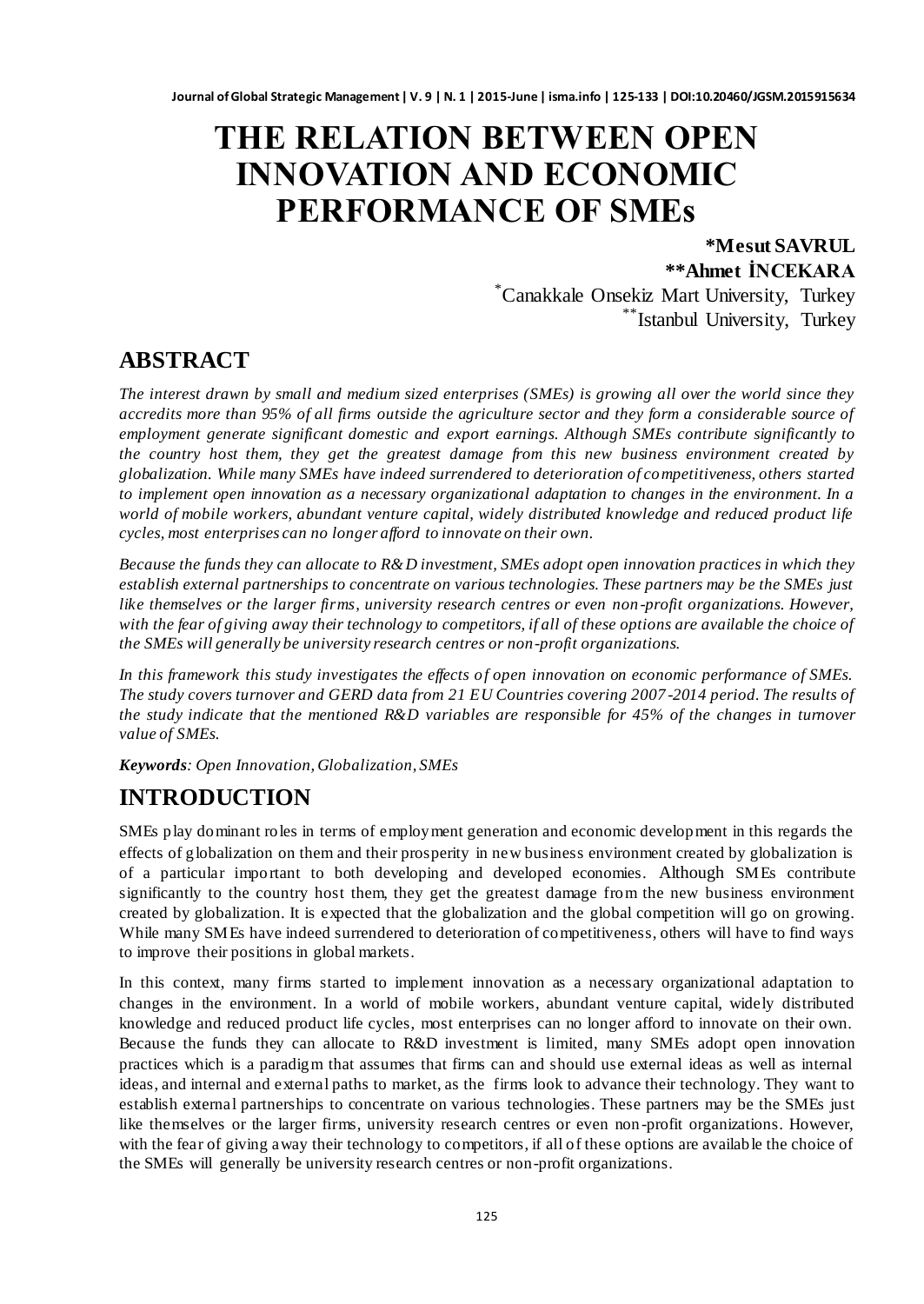In this framework this study investigates the effects of open innovation on economic performance of SMEs. The study covers turnover and GERD (Gross domestic expenditure on R&D) data from 21 EU Countries covering 2007-2014 period. The data is collected from OECD and Eurostat databases and data 7 of the EU countries with missing values are excluded from the analysis. The analysis is formed of 4 variables; total turnover value of SMEs is indicated by TOV, GERD by higher education by GEHI, GERD by government by GEGO and GERD by non-profit organization by GENP. The results of the study indicate that the mentioned R&D variables are responsible for 45% of the changes in turnover value of SMEs.

### SMEs and Innovation

The interest drawn by small and medium sized enterprises (SMEs) is growing all over the world since they accredits more than 95% of all firms outside the agriculture sector and they form a considerable source of employment generate significant domestic and export earnings. SMEs create most of the business and employ the majority of workers in both manufacturing and services sectors in both developed and developing world. Although they usually operate in domestic markets and their contribution to GDP is often short due to on the value of the goods or services they produce. The recent studies signify that the benefit of these enterprises to GDP can be decisive in the countries with large SME sectors (WTO, 2013: 1; Mohammad, 2010: 66).

SMEs also have a great significance in Europe where they account for over 99% of all businesses and in recent years they are regarded as the engines of economic growth, and the principle sources of new employment. Their ability to exploit new technologies and to respond quickly to changing market needs give them a central role in the success of the European economy. Support for the creation of new ventures and spin-offs from research institutions and large companies, as well as the removal of barriers to their rapid growth and support for the transfer of know-how, also deserve to be accorded the highest priority (European Comission, 2014).

Considered as one of the most important circumstances of the 20th century, globalization is changing the economic infrastructure of the world significantly. In this new infrastructure economic activities are shifting away from a local or national sphere toward a much more international or global. Although SMEs contribute significantly to the country host them, they get the greatest damage from this new business environment created by globalization. It is expected that the globalization and the global competition will go on growing. While many SMEs have indeed surrendered to deterioration of competitiveness, others have found ways to actually enhance their positions in global markets (OECD, 2000: 4).

The thing that distinguishes them is not only their own willingness or efforts. Their adaptation to the new business environment depends upon their implementation of competitive business operating practices and business strategies. However, the options available to these enterprises are also closely related with the institutions, markets and organizations that constitute the business environment they operate in (OECD, 2004: 16). One of the ways to enhance their positions for the SMEs operating in a favourable business environment was reaching to new information and communication technologies, innovation in a broader sense that facilitates global reach and helps reduce the disadvantage of scale economies.

By a widely shared definition, innovation is the commercialization of invention (Schumpeter, 1942). One of the most common prejudices about innovation is that is considered to be able to develop a new brand or to produce solutions to customers with sophisticated demands via reaching to the latest information sources and working with highly trained R  $\&$  D staff development activities. However, today innovation is a very different phenomenon than its high-tech outlook (Savrul and Incekara, 2014: 2). The Oslo Manual on the other hand defines innovation as implementation of new or significantly modified goods or services or process, a new marketing method or a new organizational management in business practices, workplace organization or external relations (Savrul and Incekara, 2014: 2). That is to say it is a much more comprehensive phenomenon which affect administrative and technical, product and process, technological and architectural dimensions of an enterprise (Massa and Testa, 2008: 394).

SMEs generally don't have enough performance innovation to create radical changes in their industry or to offer something new to the world. As a result they lag behind its larger counterparts in terms production innovation however they have some advantages in utilizing it. They typically have direct contact to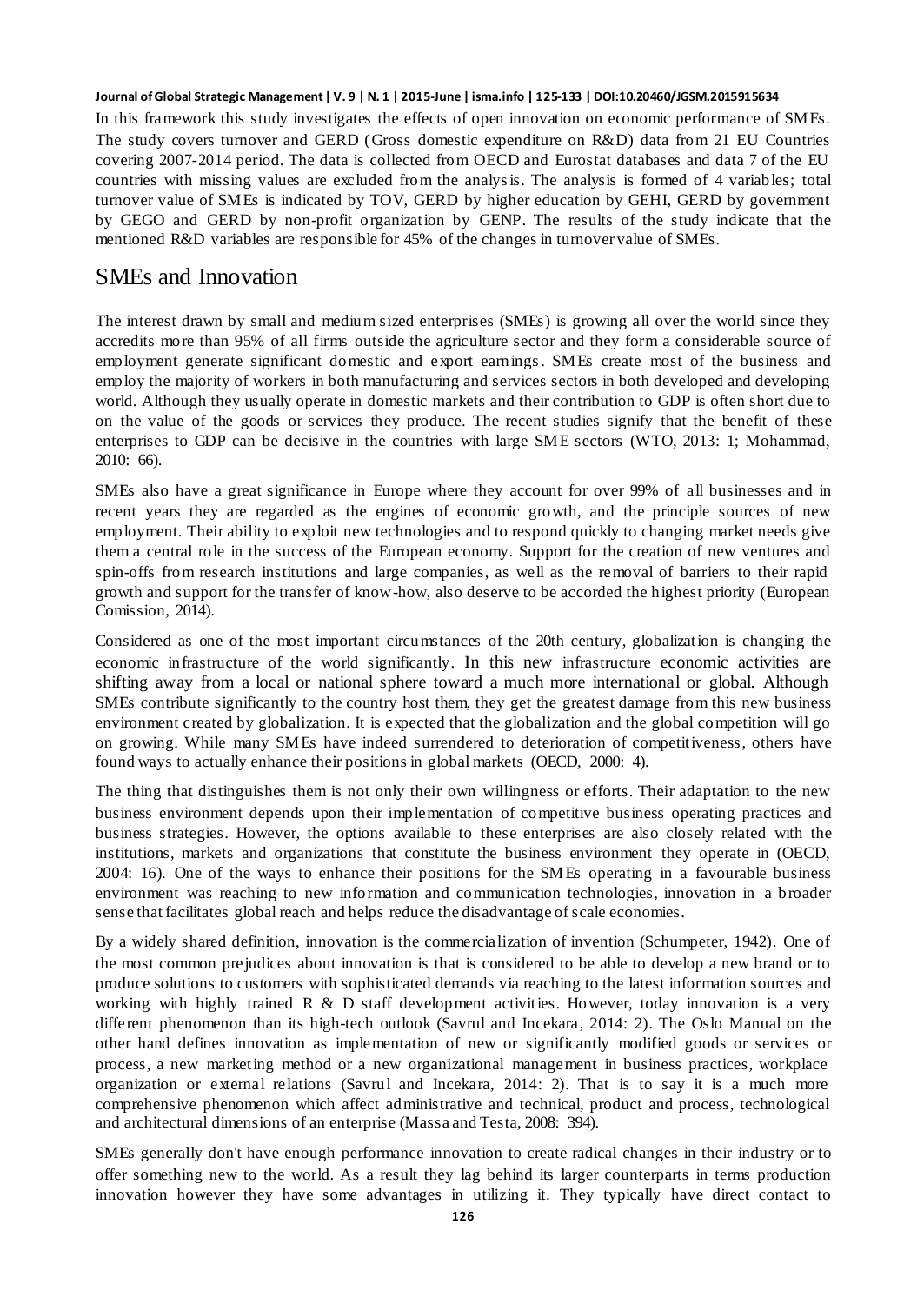customers and they have the potential of gaining valuable impulses in the form of customer feedback. They usually operate in a more casual way and have less levels of hierarchy which enable them to implement innovation easily. They are usually more flexible and fast decision makers nevertheless their being s mall limit their financial resources for internal innovation and they are confronted with the boundaries of their organizations In addition, they cannot cover all innovation activities required to successfully realize an innovation. Thus, open innovation is an important innovation strategy for SMEs (Tiwari and Buse, 2007: 7-8; (Vrande, 2009: 426; Brunswicker and Ehrenmann, 2013: 34).

# SMEs And Sources Of Innovation

Because the role SMEs play in economic and technological development, their effort in innovation is exceptionally important. Although these small firms often have shortage of resources, they are successful innovators (Rosenbuscha et.al., 2011, 444). Even in the developed countries, SMEs are experiencing difficulties in gaining access to innovation due to lack of financial resources and qualified staff. That is why a particular importance is given to SMEs innovation. As a result, obtaining technology and resources from external sources through strategic networks is much more intense in SMEs than the large firms. Together with those mentioned problems technological and political infrastructure deficiencies stands out of SMEs as a separate obstacle in developing countries (Hadjimanolis, 1999: 562).

Innovation is traditionally regarded as an activity performed by a single company. From a broader perspective, environmental factors shaped by innovation, expand the existing innovation possibilities and completely change the perspective of the traditional innovation systems. In this new business environment influenced by innovation either small or a large one, goal of the companies is not only to monetize their own business ideas but also to benefit from the external factors in the best way.

## Closed innovation

Closed innovation model counsels firms to be strongly self-reliant and essentially offer them organizing innovation in their internal R&D departments (Chesbrough, 2003). As a result in this innovation model firms produce their own business ideas then develop, build, market, distribute, and support them on their own. Before the beginning of 2000s most of the innovation activities were closed and the existing efforts took place within organization's boundaries and was performed by the own employees of the enterprise within its internal R&D function because general opinion was that internal resources are most reliable and trustworthy and always superior (PWC, 2015).

Many assumptions were offered for the implementation this approach some of which are still in use in some industries such as military and medicine in which the inventor should control the creation and management of invention at least for a while. However by the 20th century when universities and governments were involved in the commercial application of science general approach on the subject started to move away from closed innovation. Especially SMEs which don't have as much investment facility as the large firms started to enter into formal and informal partnerships to increase the collective innovative capability of both collaborators As a result the open model substituted the closed one for SMEs which prescribes enterprises to draw on both external and internal ideas and paths to the market, when enterprises look to discover and develop innovative opportunities (Asheim et.al., 2003: 24).

# Open innovation

Organisations try for to obtain, maintain or increase their competitive advantage over their competitors. This is the primary reason for the existence of innovation, or the management of the innovation process. In line with other investigations of collaborative efforts, specific attention will be paid to the perspectives of transaction cost economics and the resource-based view of the firm arguably largely representing the economic organization and strategic management theories. Likewise the dynamic capabilities approach, knowledge-based view and technology-based view are also presented as viable perspectives to explain open collaborative innovation. Collectively, these theoretical perspectives provide an overview of the constructs and relationships that are relevant for studying and implementing collaborative knowledge sharing (Heredero and López, 2012: 2).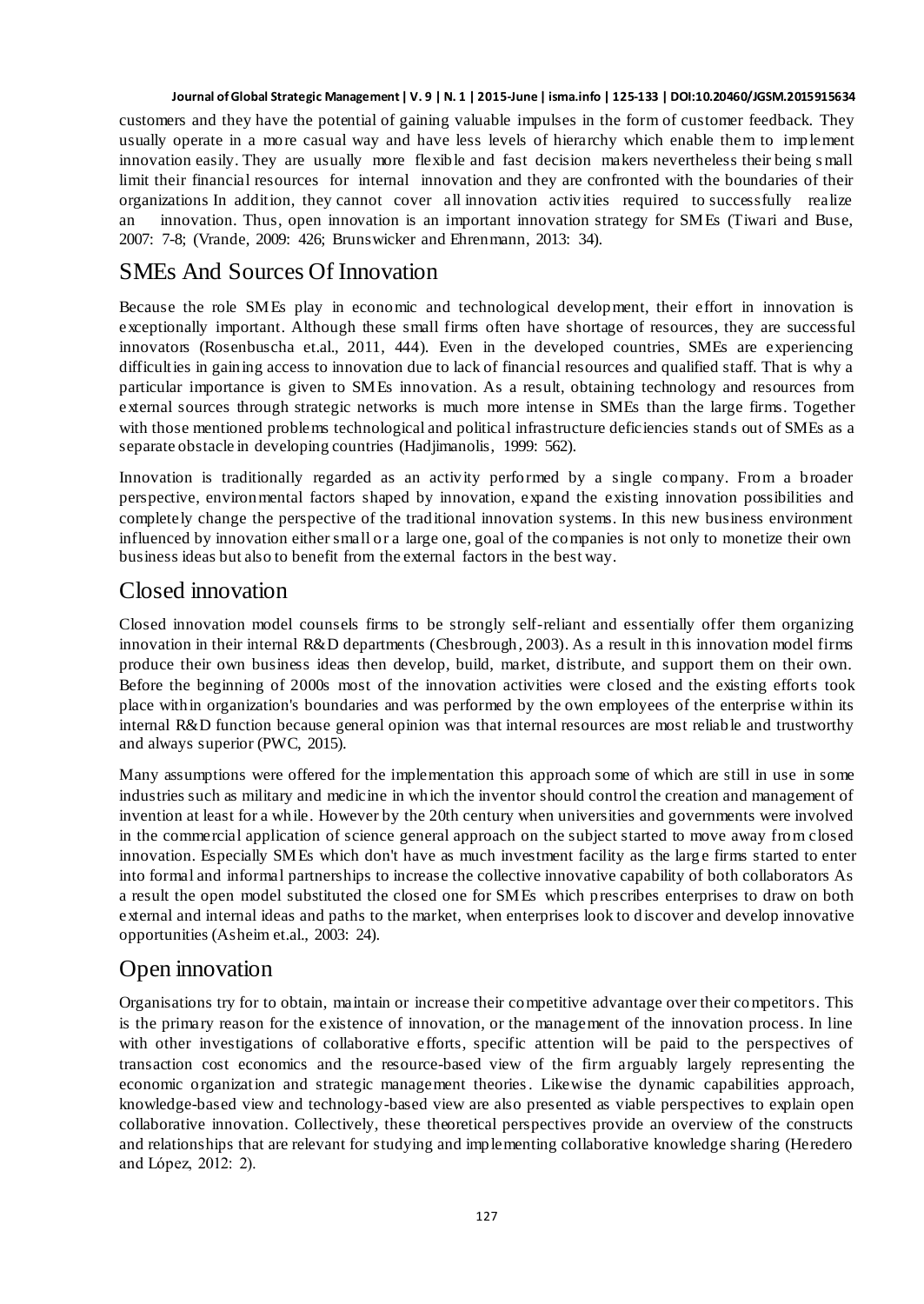In this context, open innovation is a new paradigm of innovation management and processes, popularity of which is rising recently. The purposive use of inflows and outflows of knowledge to accelerate internal innovation and expand the markets for external use of innovation is the scope of open innovation (Lichtenthaler, 2008, Marais and Schutte, 2009: 103-104). As a result comprises it makes up outside-in and inside-out movements of technologies and ideas at the same time which is associated with the terms technology acquisition and technology exploitation (West and Gallagher, 2006).

Knowledge flows across actors and space as embodied in machinery or components; and between industries or firms with very different degrees of R&D-intensity and knowledge base characteristics. Low-tech firm users are linked to high-tech knowledge providers, and vice versa and to interfacing with leading suppliers, research institutes or universities that are more and more likely to be located outside of the immediate surrounding environment (Herstad et.al., 2008: 10). In such an environment open innovation provides business with flexible solutions and faster and richer innovation cycles; customers are provided with personalized, better optimized and affordable solutions and the s ervices providers are supplied new ways in their service provisions, making the service creation and personalization more affordable for them (European Comission, 2015) which is of great importance for SMEs which are lack of resources to allocate for innovation however have to innovate in order to survive in the globalizing business environment. Consequently SMEs are getting into collaborative innovation processes day by day and new aspects and models of open innovation emerge. One of the ways SMEs get into collaborations with various actors in current business environment is modelled by Lee et.al. (2010) as in Figure 1.



**Figure 1. Open Innovation Models for SMEs**

Figure 1 introducing a possible model of open innovation assert that while preserving their internal proficiency levels SMEs want to establish external partnerships to concentrate on various technologies. These partners may be the SMEs just like themselves or the larger firms, university research centres or even nonprofit organizations. However, with the fear of giving away their technology to competitors, if all of these options are available the choice of the SMEs will generally be university research centres or non-profit organizations.

Open innovation has received increasingly attention in scientific research. Despite the huge interest the concept has raised among scholars and practitioners, there are still many unanswered questions in Open Innovation research and many areas where further investigation is needed. In particular, acknowledged as being open challenges for researchers in Open Innovation to investigate the relevance of Open Innovation as a new paradigm for industrial innovation management beyond high-tech industries to investigate how firms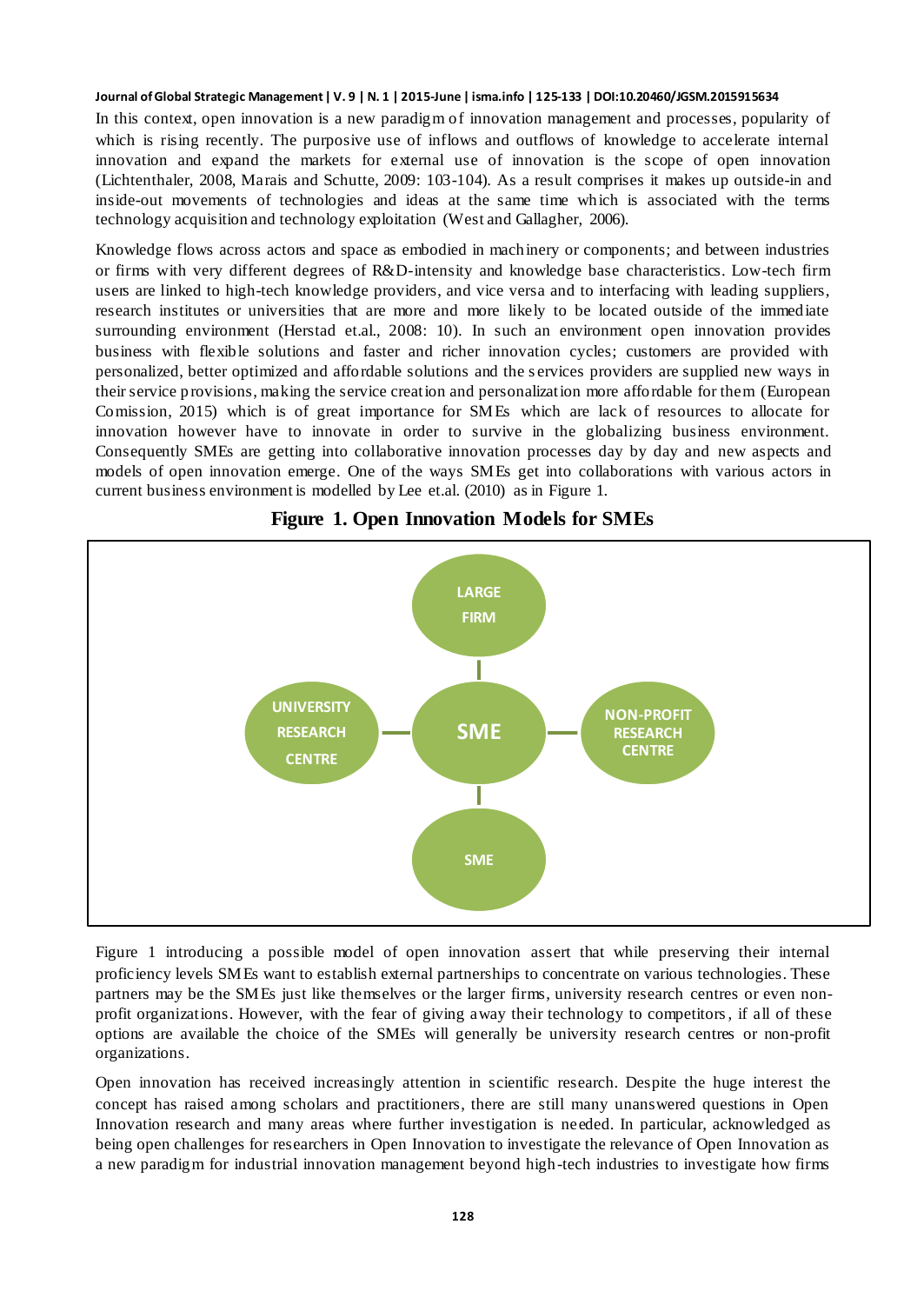can implement Open Innovation in practice (Vrande et.al. 2009: 423; Chiaroni, et.al, 2011: 34). In this respect the next section focuses the connection between the SMEs and the open innovation.

# **THE RELATION BETWEEN OPEN INNOVATION AND ECONOMIC PERFORMANCE OF SMES**

The studies concerning the relation between firm size and innovation go back to a Schumpeter who had diverse opinions about the subjects. Schumpeter (1934) first argued that an industry with lots of s mall firms will encounter more innovation but his ideas in his Capitalis m, Socialis m, and Democracy (1943) was that large firms and the industries dominated by them contribute most to innovation. The later works summarizes his hypotheses as the success of innovative activities depends on market power, firm size and market structure.

A more up-to-date study is carried out by Cohen et.al. (1987) using data from the Federal Trade Commission's Line of Business Program. The results of their study present that the effect of overall firm size and business unit size on R&D intensity is insignificant and they explain 1% of the variance in R&D intensity however almost 50% of the variance is explained by the impact of industry. As one of the exceptional studies on the topic Acs and Audretsch (1988) also studied on the relationship between firm size and innovation. The study shows that the relation between R&D expenditures and innovative output is positive, firm size is related with the reaction given to market structures and the technologies to be invented is shaped by market structures.

As it is evident from the literature the effect of firm size on innovation performance is controversial however studies on the subject agree that either small or large R&D investment is effective on firm performance. Since our focus is on SMEs and open innovation internal R&D investments of the firms aren't taken into account and the external sources of R&D such as higher education, government and non-profit research centres is dealt within the scope of the study.

### Data set

The study covers turnover and GERD (Gross domestic expenditure on R&D) data from 21 EU Countries covering 2007-2014 period. The data is collected from OECD and Eurostat databases and data 7 of the EU countries with missing values are excluded from the analysis. The analysis is formed of 4 variables; total turnover value of SMEs is indicated by TOV, GERD by higher education by GEHI, GERD by government by GEGO and GERD by non-profit research centres by GENP.

### Method

In order to avoid spurious relationships between the variables, the variables used in the study should be stationary. Stationary of the variables has been tested with common unit root process developed by Levin, Lin and Chu (LLC) (2002) and assume individual unit root process developed by Im, Pesaran and Shin (IPS) (2003) are performed. The results are summarized in Table 1.

| Method             | Variable | TOV        | GEHI      | <b>GEGO</b> | <b>GENP</b> |
|--------------------|----------|------------|-----------|-------------|-------------|
| Levin, Lin & Chu   | stat     | $-19.8341$ | $-9.1904$ | $-17.7507$  | $-11.8870$  |
|                    | p-value  | 0.0000     | 0.0000    | 0.0000      | 0.0000      |
| Im, Peseran & Shin | stat     | $-7.2405$  | $-3.3095$ | $-6.4180$   | $-3.9149$   |
|                    | p-value  | 0.0000     | 0.0005    | 0.0000      | 0.0000      |

### **Table 1. Panel Unit Root Test**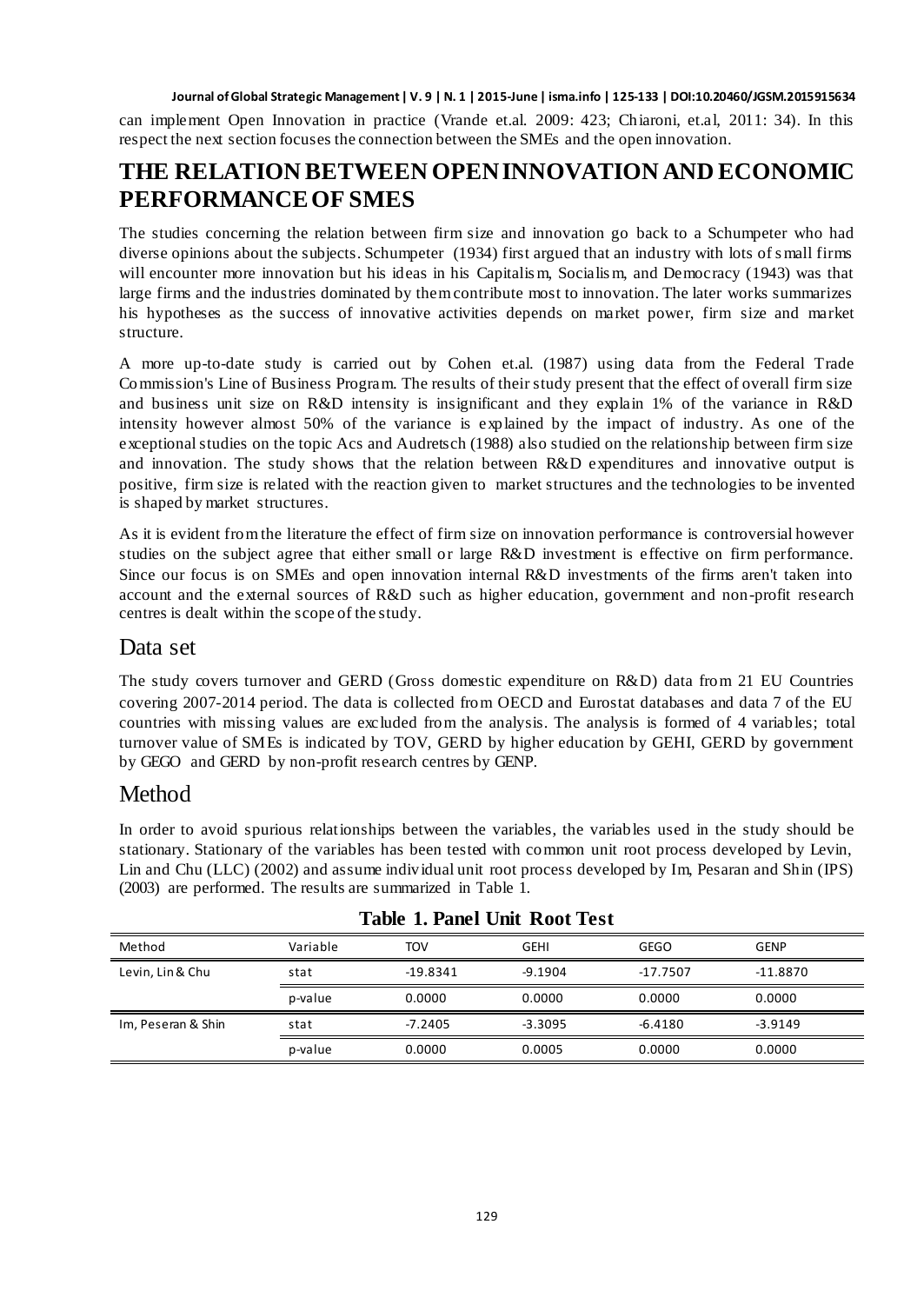The results of LLC and IPS tests show that displayed that first difference of variables are stationary at 1% significance level and they can be used in panel data analysis. Panel data has both cross section and period dimensions and countries form the cross section dimension while years are the period dimension. Individual effects of both countries and the years should be estimated. These effects are summarized in equation below in which "i" units are individual and "t"s are the periods.

$$
TOV_{it} = \beta_1 GEHI_{it} + \beta_2 GEGO_{it} + \beta_3 GENP_{it}
$$

 $(1)$ 

| <b>Table 2. Estimation Tests</b> |  |
|----------------------------------|--|
|----------------------------------|--|

| Test                         | Statistic | u.i.     | Prob.  |
|------------------------------|-----------|----------|--------|
| Redundant Fixed Effects Test | 2.064664  | (20,123) | 0.0086 |
| Hausman Test                 | 20.4394   |          | 0.0001 |

The equation is estimated using Redundant Fixed Effects and Hausman Tests respectively to determine the appropriate model. As seen in Table 2. Because of the prob. value in FE test is smaller than 0,5 and the opposite case in the Hausman Test fixed effects model is found to be appropriate for the data set and it is analysed with Panel EGLS Fixed Effects test.

| Variable            | Coefficient | Std. Error         | t-Statistic | Prob.    |
|---------------------|-------------|--------------------|-------------|----------|
| C                   | 8838.397    | 3692.933           | 2.393327    | 0.0181   |
| GEHI?               | 41.83131    | 15.06999           | 2.775801    | 0.0063   |
| GEGO?               | 56.30088    | 19.70295           | 2.857486    | 0.0049   |
| GENP?               | 126.7044    | 101.6186           | 1.246863    | 0.2146   |
| Weighted Statistics |             |                    |             |          |
| R-squared           | 0.4490      | Mean dependent var |             | 12334.98 |
| Adjusted R-squared  | 0.4128      | S.D. dependent var |             | 75927.32 |
| S.E. of regression  | 57933.39    | Sum squared resid  |             | 4.60E+11 |
| F-statistic         | 12.4063     | Durbin-Watson stat |             | 1.8584   |
| Prob(F-statistic)   | 0.0000      |                    |             |          |

### **Table3. Panel EGLS (Fixed Effects)**

The test results shown in Table 3 indicate that the overall results produced by the analysis are significant and the variables are explaining the relationship between the variables at about 45% level. The individual examination of the variables is mostly harmonious with the overall results except from the GENP. Both GEHI and the GEGO variables are pretty significant and have a positive relationship with the dependent variable TOV. GENP standing for the R&D expenditures of non-profit research centres on the other hand has been found insignificant. The analysis goes on with the examination of the reliability of the results.

#### **Table 4. Correlation and Heteroskedasticity Tests**

| Wooldridge Test for Autocorrelation       | F(1,20)      | 0.0014 |
|-------------------------------------------|--------------|--------|
|                                           | Prob > F     | 0.9066 |
| Modified Wald Test for Heteroskedasticity | Wald chi2(3) | 6.26   |
|                                           | Prob > chi2  | 0.0997 |

Wooldridge Test for Autocorrelation and Modified Wald Test for Heteroskedasticity are performed respectively to check variance and autocorrelation problems. The tests rejected both heteroskedasticity and autocorrelation problems and proved that the results produced by the study are reliable.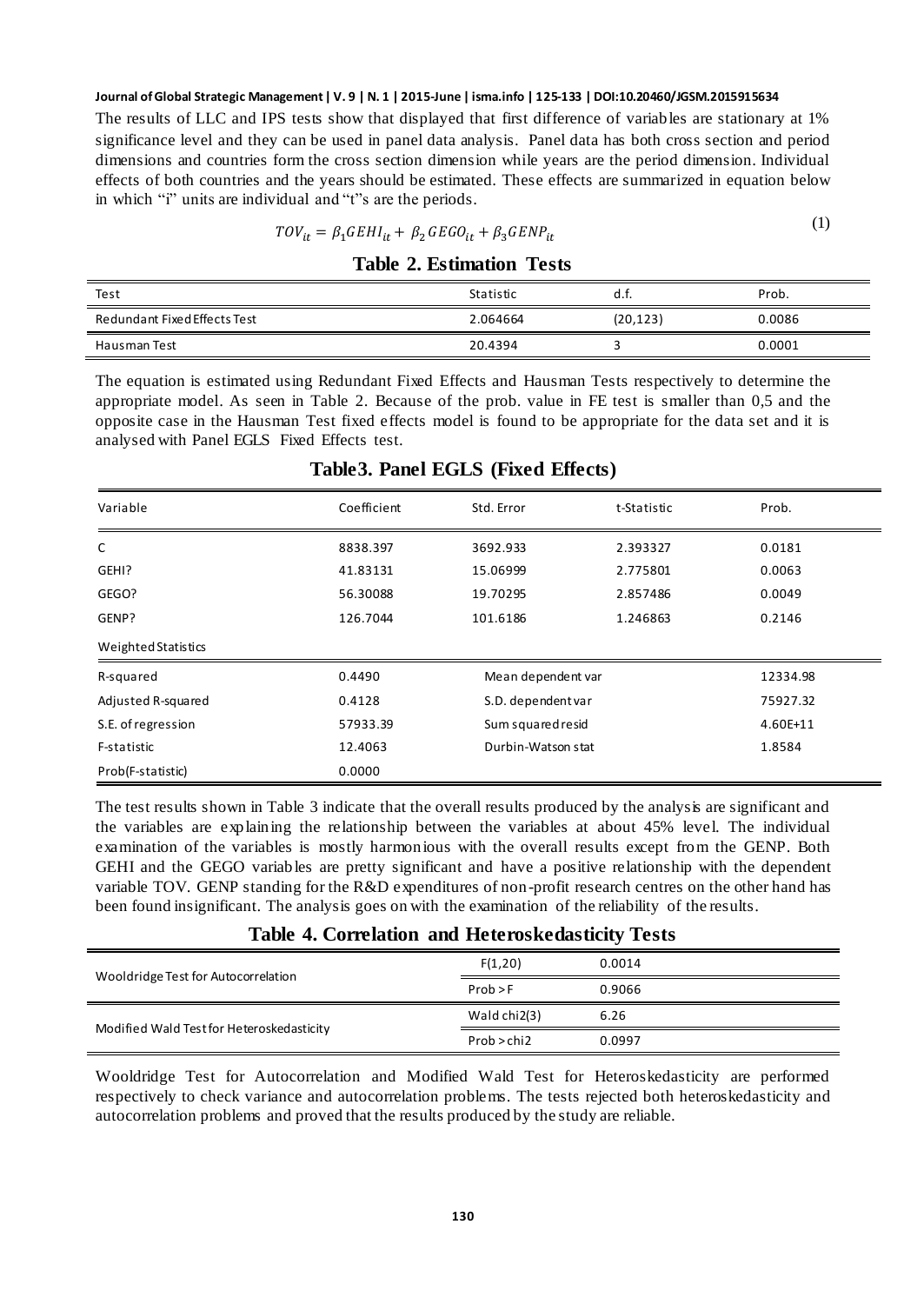# **CONCLUSION**

Because they are effective sources of employment generation and economic development, SMEs play dominant roles in both developed and developing economies. Although SMEs contribute significantly to the country host them, the economy and business environment changing rapidly due to the globalization process. Globalization helped many of the firm to grow and increase prosperity of developing countries to a degree but many others, particularly the SMEs operating locally, got the greatest damage from this new business environment which opened local markets to world.

Globalization and the competition created by it are anticipated to continue and grow. In this course more SMEs will surrender to deterioration of competitiveness or they have to find ways to enhance their positions in global markets. Many firms are putting innovation in to action to achieve necessary organizational adaptation to changes in the environment. However, most enterprises can no longer afford to innovate on their own due to the changes in production and marketing environment. Because the funds they can allocate to R&D investment is limited, SMEs adopt open innovation practices.

In open innovation firms can use external ideas as their own, gain new paths to market and advance their technology. Therefore they are looking for external partnerships which may help with technology. These partners may be the SMEs just like themselves or the larger firms, university research centres or even nonprofit organizations. However, with the fear of giving away their technology to competitors, if all of these options are available the choice of the SMEs will generally be university research centres or non-profit research centres. The efficiency of these partnerships and the extend they cash on SMEs are the iss ue of interest. The answer to this issue can also be helpful to policy makers in their next investment decision.

In this framework this study investigates the effects of open innovation on economic performance of SMEs. Economic performance of firms is measured with total turnover value of SMEs and external R&D variables are GERD by higher education, government and non-profit research centres. The results of the study indicate that the mentioned R&D variables are responsible for 45% of the changes in turnover value of SMEs. Individual examination shows that The R&D investments achieved by the higher education institutions directly affect the performance of SMEs. It can be read as the success of Collaboration between SMEs and Higher Education Institutions. As much as the higher education, government practices are also effective on SMEs. This outcome can be associated with the recent financial and consulting support of government along side with the long term investments such as education institutions. Finally the effect of GERD achieved by non-profit research centres on SMEs is found to be insignificant. Although it is an unfavourable situation, in scope of the study it is expected because their share in GERD is not more than 1% in many countries while the share of higher education can go up to 40%.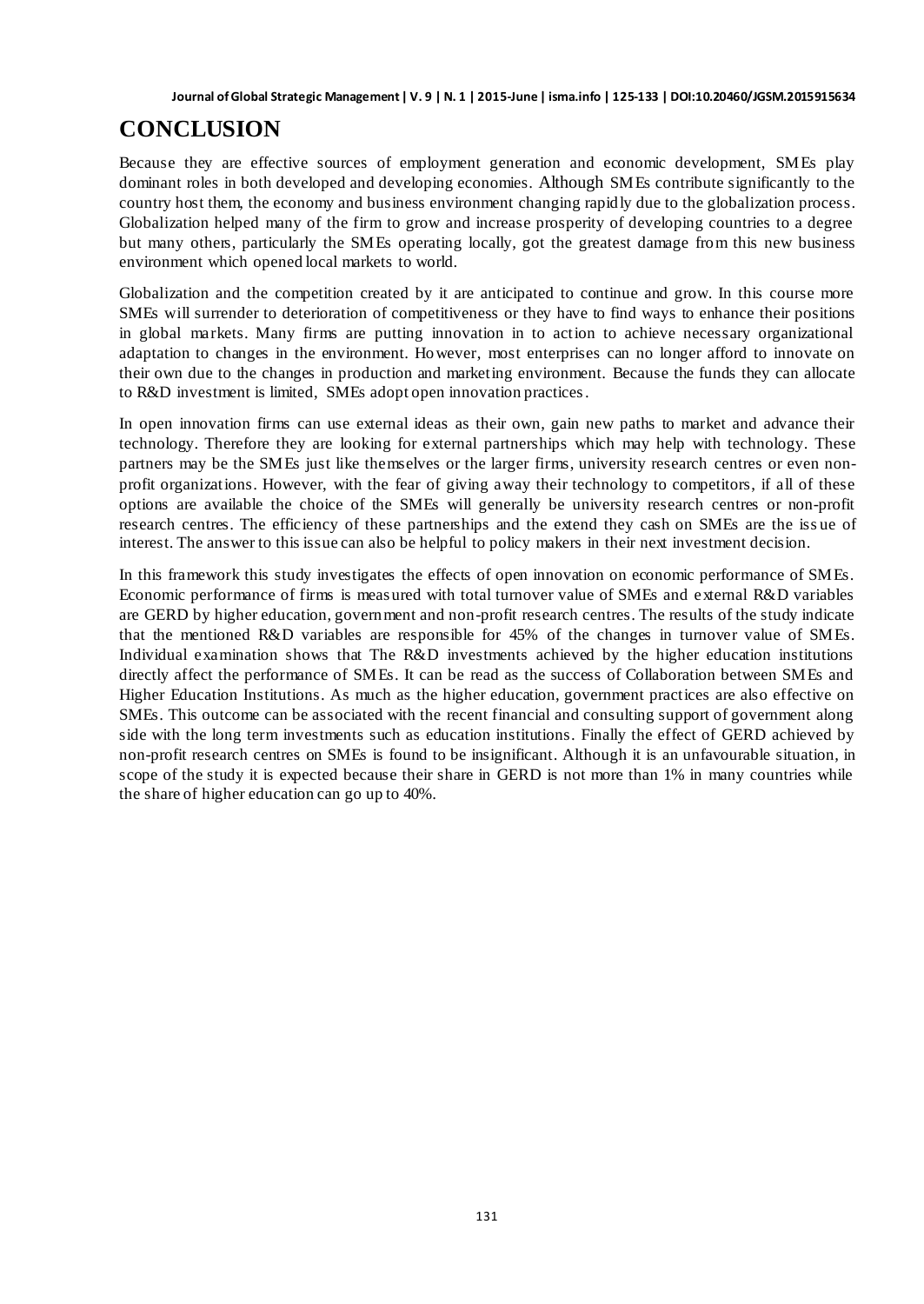Acs, Zoltan J. and Audretsch, David B. (1988). Innovation in Large and Small Firms: An Empirical Analysis (1988). American Economic Review, Vol. 78, Issue 4, p. 678-690.

Asheim, Bjorn.T., Isaksen, Arne, Nauwelaers, C. Todtling, Franz. (2003). Regional Innovation Policy for Small-Medium Enterprises, Edward Elgar Publishing, UK.

Brunswicker, Sabine and Ehrenmann, Frank. (2013). Managing Open Innovation in SMEs: A Good Practice Example of a German Software Firm, International Journal of Industrial Engineering and Management (IJIEM),Vol.4, No.1, pp. 33-41.

Chesbrough, Henry William. (2003). Open Innovation: The New Imperative for Creating and Profiting from Technology, Harvard Business Press, USA.

Chiaroni, Davide, Chiesa, Vittorio and Frattini, Federico. (2011). The Open Innovation Journey: How Firms Dynamically Implement The Emerging Innovation Management Paradigm, Technovation, Vol.31, Issue 1, pp 34-43.

Cohen, W. M., R. C. Levin, and D. C. Mowery. (1987). Firm size and R&D intensity: A re-examination. Journal of Industrial Economics 35(4), 543-65.

European Comission. (2014). Innovation and SMEs - Keys to Prosperity, <http://ec.europa.eu/research/sme/leaflets/en/intro02.html>, (24.03.2015).

European Comission. (2015). Open and Participative Innovation, < http://ec.europa.eu/digitalagenda/en/open-and-participative-innovation>, (24.03.2015).

Eurostat. (2014). SME Performance Review 2013/2014, DIV Econ.

Hadjimanolis, Athanasios. (1999). Barriers to Innovation for Smes in A Small Less Developed Country (Cyprus), Technovation, Vol.19, Issue 9, pp.561-570.

Hall, Bronwyn H. and Rosenberg, Nathan. (2010). Handbook of the Economics of Innovation, Elsevier, London.

Heredero, Carmen de Pablos, López, David. (2012). Open Innovation in Firms and Public Administrations: Technologies for Value Creation: Technologies for Value Creation, IGI Global, USA, (21.03.2015).

Herstad, Sverre J., Bloch, Carter, Ebersberger, Bernd, Velde, Els van de. (2008). Open Innovation And Globalisation: Theory, Evidence And Implications, Vision Era Dot Net, <http://www.aksjonsprogrammet.no/vedlegg/opening\_report\_final.pdf>, (21.03.2015).

Lee, Sungjoo, Park, Gwangman, Yoon, Byungun, Park,Jinwoo. (2010). Open innovation in SMEs - An Intermediated Network Model, Research Policy, Vol.39, Issue 2, pp.290-300.

Marais, Stephan J. and Schutte, Corne S.L. (2009). The Development of Open Innovation Models To Assist The Innovation Process, in SAIIE, Roodevallei, Gauteng, pp. 96-116.

Massa, Silvia and Testa, Stefania. (2008). Innovation and SMEs: Misaligned Perspectives and Goals among Entrepreneurs, Academics, and Policy Makers, Technovation, Volume 28, Issue 7, July 2008, Pages 393-407.

OECD. (2000). Enhancing the Competitiveness of SMEs in the Global Economy: Strategies and Policies, Conference for Ministers responsible for SMEs and Industry Ministers, Bologna, Italy, 14-15 June 2000.

OECD. (2004). Promoting Entrepreneurship and Innovative SMEs in A Global Economy:Towards A More Responsible and Inclusive Globalisation, 2nd OECD Conference of Ministers Responsible for Small and Medium-Sized Enterprises, 3-5 June 2007, Istanbul, Turkey.

OECD. (2013). Open innovation, in OECD, OECD Science, Technology and Industry Scoreboard 2013: Innovation for Growth, OECD Publishing, Paris.

OECD. (2015). Main Science and Technology Indicators, Paris, France.